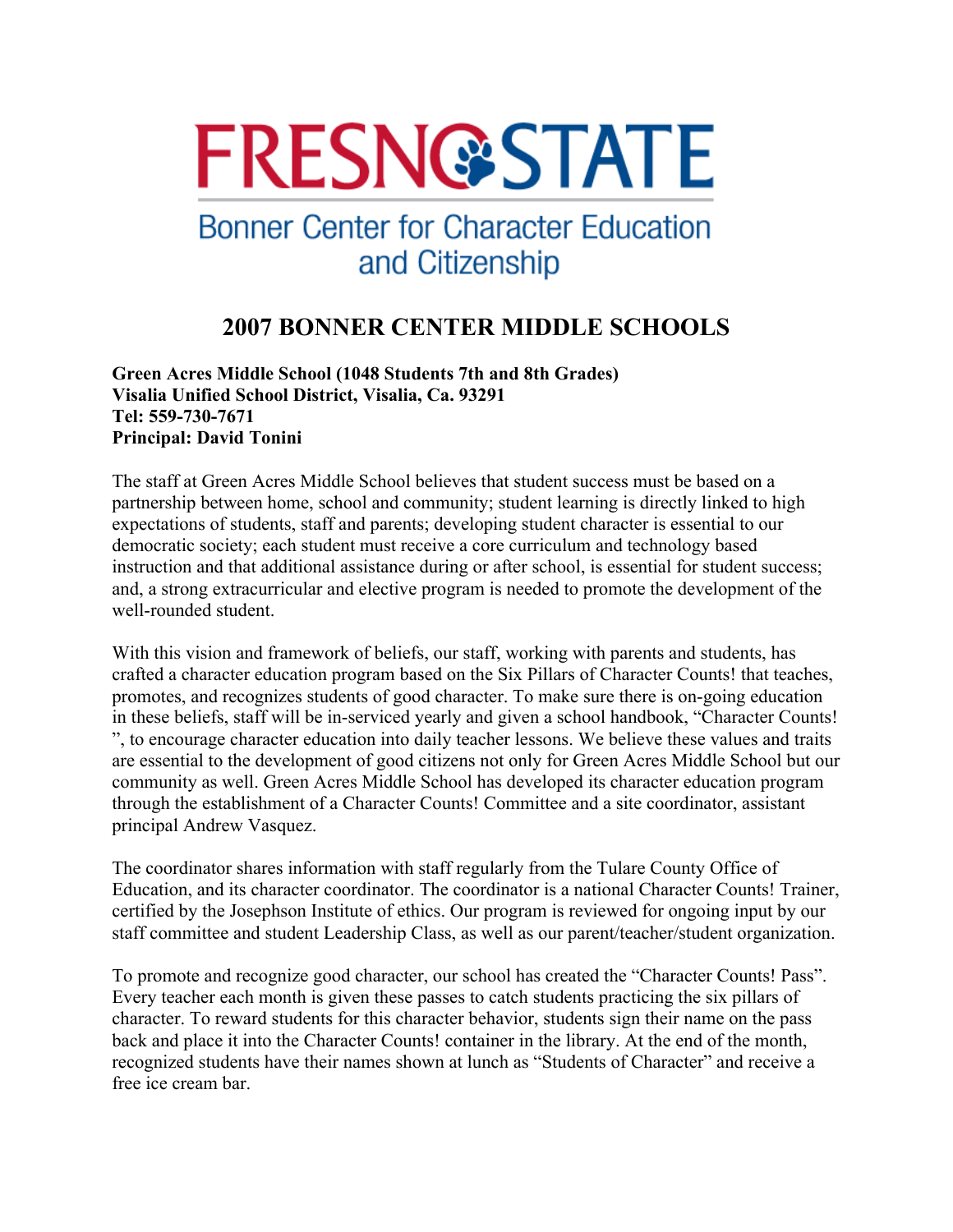Each month a Character Counts! pillar word is highlighted, then staff nominate students for recognition at the school wide Student of the Month breakfast. Besides their picture proudly displayed in the office, they are also recognized as part of the school's Character Counts! Hall of Fame, whose picture is displayed specifically for Character Counts! in the school office. When new display cases are set up in our new multi-purpose room, their pictures will proudly be displayed there too.

Any visitor to campus can quickly see that Green Acres is committed to promoting good character. Banners announcing the Pillar of the Month fly daily in front of the campus. Our character education school slogan, "Character Counts! … 7 Days a Week" is displayed prominently on a banner flown below our school marquee. This slogan was the result of a student slogan contest.

The monthly "Charger Award", recognizes two students, picked by very teacher, who exemplify the Character Counts! Pillars, and work hard, get involved, and do the right thing.

Students who participated in our Leadership class activities each semester, must have a GPA of 2.6 and good citizenship, and are rewarded with an off campus activity. At the end of the school year, students are again recognized for participating in school activities (earning 100 plus activity points) and having good citizenship. Each earns a block "GA" award. Every student is eligible to win one of these awards.

Students are encouraged to participate in their school community as well as the larger community in a variety of ways at Green Acres. Our school has a very large leadership class and student government. These two groups provide weekly fun activities at lunchtime. "Fun Fridays" correspond with good citizenship for the week in the cafeteria and a willingness to keep their table areas clean. This is a big help to our custodian staff. "Fun Friday" activities are opened to everyone, and many times require a teacher teammate.

Green Acres annually shows its commitment to the community and the need to eradicate cancer by participating in the annual "American Cancer Society Fun Run". Students, teachers and parents form teams to raise money for this worthy event. Students on campus contribute pennies and loose change in a school wide competition. For the 15th straight year Green Acres participated in this October event and has raised over \$11,000.

Our character education program has been active for the last ten years and we believe we are reaping the benefits on a daily basis. Our average attendance is 95%, and our suspension rate is down. More importantly, we continue to see our students treat each other with civility and respect. A major contributor to this trend has been a partnership with the Character Counts! program and the Olweus Bullying Prevention Program. We believe that by continuing to emulate and promote our pillars of character, enforce no bullying on campus, and provide a campus of civility, our students will become productive members of society that will have a long lasting, positive effect in our community.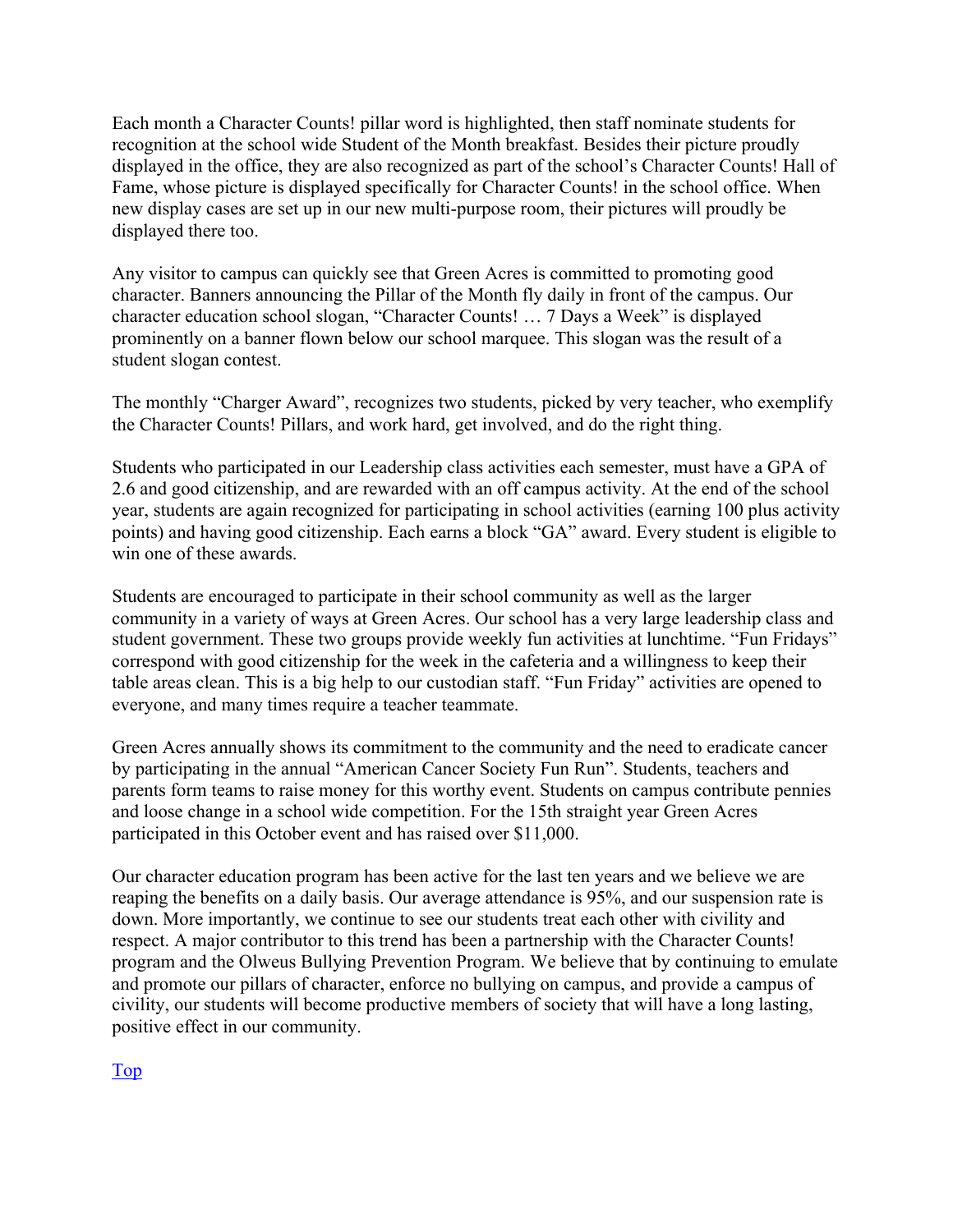#### **Live Oak Middle School (698 Students 6th, 7th, and 8th Grades) Tulare City School District, Tulare, Ca 93274 Tel: 559-685-7310 Principal: Paula Adair**

Character is of utmost importance at Live Oak Middle School in Tulare. The well-being and development of the whole child are major focuses of every highly rigorous academic offering and myriad of social events available to students. The center of every lesson and event is character.

Every day begins with morning announcements that include a quote promoting good character. It is a way to start the day right thinking about how to spend the time we have.

In order to encourage students to become responsible and to seek academic support, Live Oak issues tutoring attendance cards, which are worth prize incentives awarded for participation in after school tutorial programs. A team provides mentoring weekly, both socially and academically, to a group of fragile (ARI-Academic Review Intervention) students. Teachers take students as classroom aides in order to mentor them. At times, the school counselor selects specific students to work in the student store so they can be mentored. Modeling the 6 pillars of character is our greatest strength at Live Oak.

The student Leadership Class develops, as a final project, a Fifth Grade Academy, to prepare incoming Grizzlies for their middle school experience. From the Tulare Union High School Counseling Department, leadership students receive some training in how to organized large group activities, which coincide with the Link Crew program. They organized tours, introduce teachers, and put on skits of school rules and regulations for how to be a successful Grizzly, teach a dance and a cheer. During the student orientation, school Administration welcomes parents. This project allows students to put into practice what they understand of the 6 Pillars of Character.

Live Oak treats every incoming student as a future success story. Resource teachers and Special Education teachers, as well as the counselor, school nurse and administrator monitor every incoming Grizzly.

The behavior code is located in the Live Oak School Planner given to every student upon enrollment and used daily in class. Further, Character Counts! pillars are taught throughout the school and students understand they are expected to demonstrate appropriate behaviors.

Student leadership activities promoting respect, responsibility and good citizenship include a Live Oak Student Council. Student council members elected by their peers organize "Say Yes to Life" (anti drug and alcohol) activities during Red Ribbon Week and throughout the year. They promote school spirit through noontime activities and dress up days. The 8th grade class gift committee is a strong entity on campus that promotes good citizenship and respect. This group raises funds and purchases a class gift presented to the school each year. Past gifts included a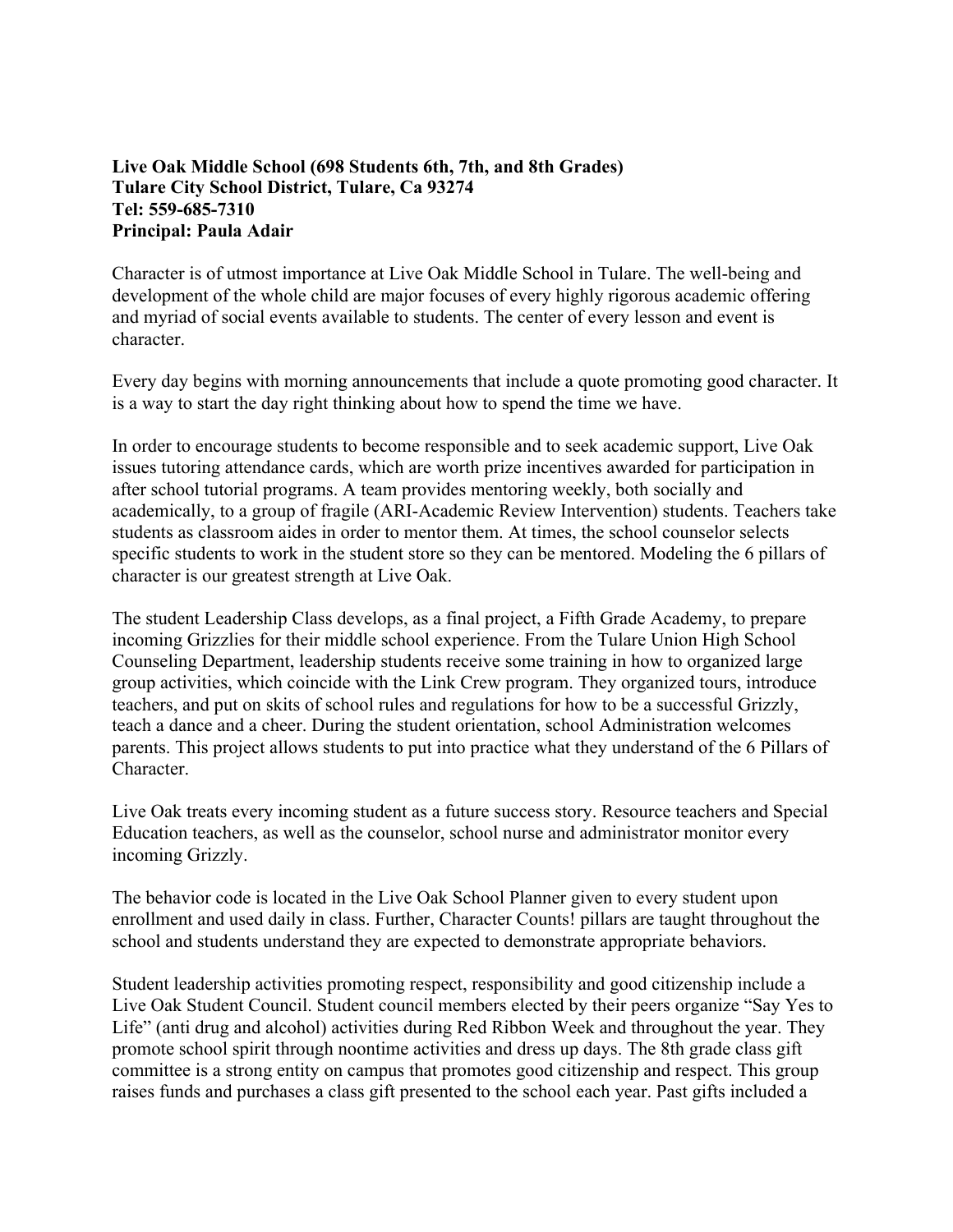school flag, trophy case, six-foot Grizzly, "Home of the Grizzlies" sign, Grizzly mural, mascot costume, and a bronze California Distinguished School plaque. The committee raises funds on a fun activity called Buddy Days where teachers and 8th graders are auctioned off and then spend a day being a buddy to their purchaser.

Beginning the second trimester of the 2006-2007 year positive student deportment is encouraged though Grizzly Pride Stickers. Every two weeks if a student has not been absent, late, left early, and or sent to the office for misbehavior that student receives a Grizzly Pride Sticker. Again to reward and promote responsibility and respect, school dances are held six times throughout the year and are sponsored by different clubs on campus.

To show we care, the Live Oak student body donates toys for less fortunate children in Tulare through the Toys for Kids program sponsored b the Tulare Police Department. They also organize an annual canned food drive. Further, for the last nine years, students at Live Oak have created the Tulare Activity Directory as a Service Learning Project. The directory catalogs every club and event available to young people in the community, and is used by many agencies throughout Tulare (Social Services, Tulare Police Department, Youth Services Bureau, Tulare Chamber of Commerce).

Top

**Los Tules Middle School (688 Students 6th, 7th, and 8th Grades) Tulare City Schools, Tulare, Ca. 93274 Tel: 559-687-3156 Principal: Gary Yentes** 

Los Tules Middle School, though only four years old, has presented itself as a leading middle school within the Tulare City School District. The rigorous academic program offered by a highly-qualified staff sets in motion the tone of a campus that not only holds academics in high regard for each individual child, but also focuses on social and character development as these scholars continue their path into adulthood.

Staff and students work to personify Character Counts! daily. Each morning begins with Mr. Jenkins, LT's Vice Principal, speaking to the students on the importance of not only being an LT scholar, but a respectful member of the LT community. This sense of individual and school pride encompasses all academic and social functions held at Los Tules.

Los Tules has fifty-five students that are currently enrolled in AVID (Advancement Via Individual Determination) classes. Ms. Berg and Ms. Dennis have had extensive training in assisting our teens in the development of their personal leadership and academic goals. The 8th grade AVID uses Sean Covey's The 7 Habits of Highly Effective Teens to help students set and evaluate their goals. Topics covered in the program are: responsibility for your life, defining your mission, prioritizing, attitude, listening, working together, and renewing yourself.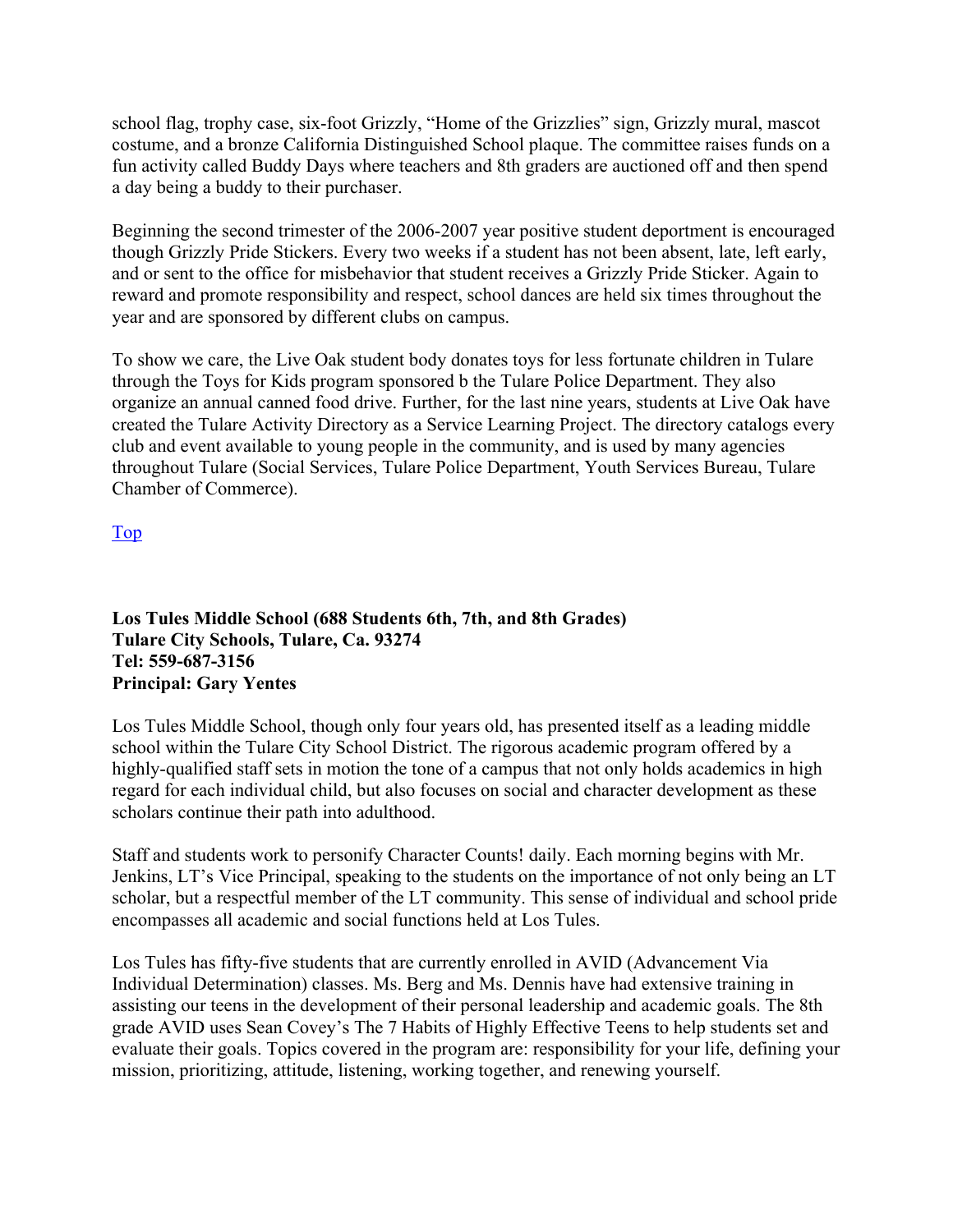To further emphasize the importance of Character Counts!, a Leadership Wheel was created for the 2006-2007 school year. This trimester-long class was designed to promote additional opportunities for students to discover ways to make good choices within and outside the school community.

Los Tules also honors our students monthly that show the pillar of responsibility. For the students that are here on time every day for one month, they receive a Triple A Card (Amazing Awesome Attitude). These cards have six items on the back that can be redeemed during the month. For example, we have a hot cocoa day or snow cones. Students can also get a free homework pass as well as not having to dress out during PE. This past month, Los Tules had the highest attendance percentage throughout all middle schools.

Top

**Mulcahy Middle School (583 Students 6th, 7th, and 8th Grades) Tulare City Schools, Tulare, Ca 93274 Tel: 559-685-7250 Principal: John Pendelton** 

Mulcahy Middle School is dedicated to strengthening young people through an educational program, the foundation of which is based on a blend of academics and moral and ethical development. The school community has embraced the core ethical values of responsibility, respect, trustworthiness, caring, fairness, and citizenship. Mulcahy is currently in its eighth year of the CHARACTER COUNTS! program.

Prior to their first day of school, members of the school community and the staff participate in an orientation assembly. School policies, student behaviors, and responsibilities are discussed. The core ethical values are used as a model for expected student behavior. Academic school planners are given to every student. The planners contain information supporting our character development program and are used as a tool to promote responsibility through daily use, recording class assignments, homework to be completed, and on-going communication with parents. The planners are designed to provide students with easy access to reference materials, i.e., CHARACTER COUNTS!, Mulcahy School History, School Vision Statement, and the Tree-Way School Pledge.

During the months of August and September, all students receive an introduction to the six pillars of CHARACTER COUNTS! In October, after conducting a school-wide review, each student writes an essay that is tailored to specific writing genre while reinforcing core ethical values found within CHARACTER COUNTS! At the conclusion of this assignment, our school sponsors a CHARACTER COUNTS! dance in which all who have completed their assignment are invited to attend. We believe the most powerful method to foster the meaning of the pillars is to provide opportunities to observe and model ethical behaviors.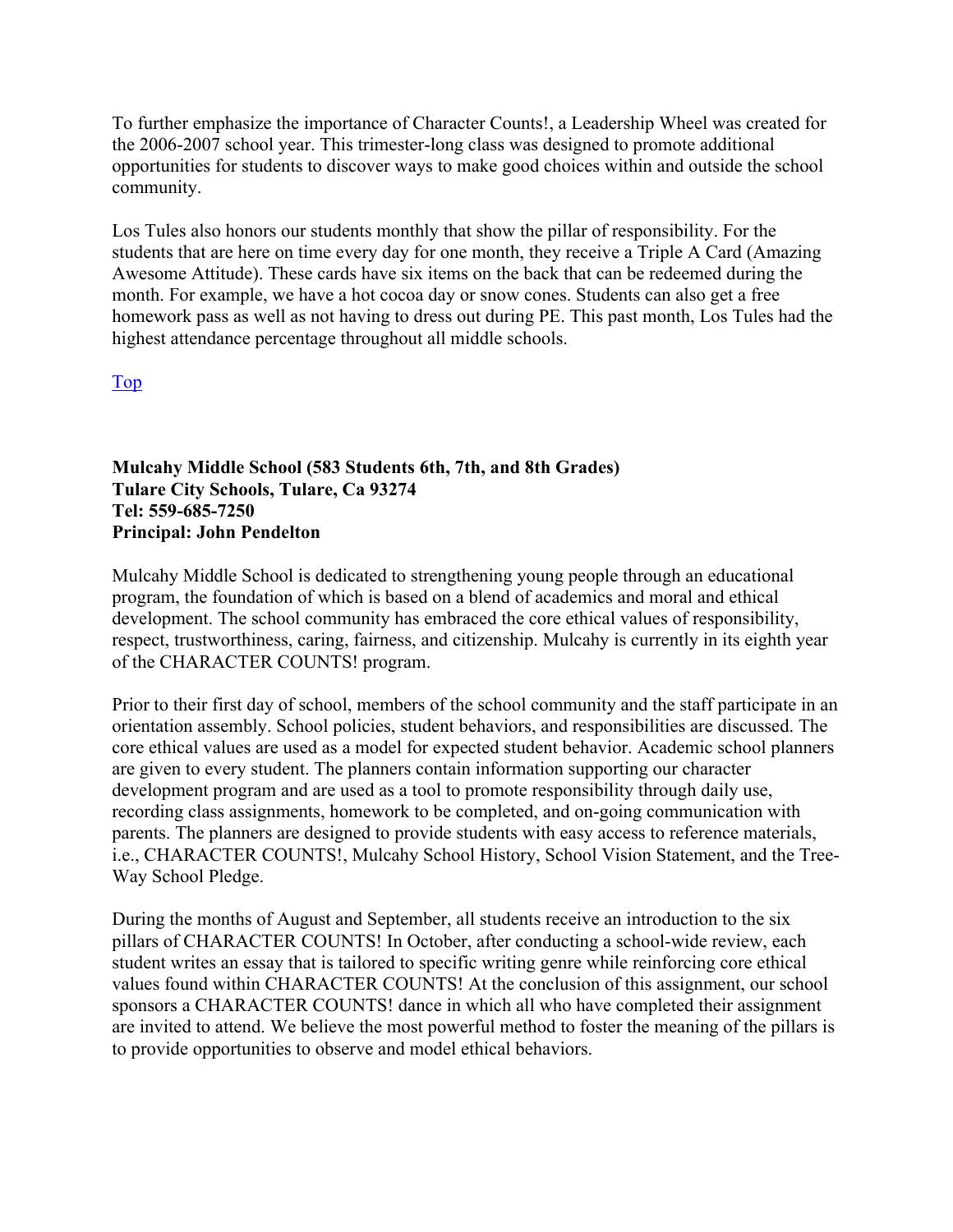In addition to classroom instruction, we take advantage of every opportunity to recognize students exhibiting behaviors consistent with the pillars of character:

- CHARACTER COUNTS! Trimester Student of the Month Luncheon
	- o Hosted by the staff to salute exemplary examples of student behavior.
- Stallions of the Month
	- o Showcases individuals who through their actions exhibit exemplary character. Selections are made in each homeroom by the teacher and class members.
- Tulare County "Kids of Character"
	- o County recognition of student achievement.
- Caught Being Good- Positive Notice Postcards
	- o Students receive a postcard-sized certificate recognizing good behavior.
- Mulcahy Pride T-Shirts
	- o Given to students demonstrating outstanding ethical decision-making and citizenship.
- Graduation Recognition
	- o CHARACTER COUNTS! lapel pins earned throughout their years at Mulcahy are worn by students who are formally recognized at the ceremony.

Community service is a priority for Mulcahy Middle School. Since 1994, Mulcahy has become a major contributor to Children's Hospital of Central California, having sold over 39,000 "Kid's Day" newspapers. Mulcahy students routinely volunteer to participate in civic service activities and make charitable contributions. Students and staff work together organizing and collecting food items to be donated to local aid agencies. Students also participate in "bell-ringing" for the Salvation Army during the Christmas season.

Through AVID, the Mulcahy staff has focused on peer tutoring to develop a stronger sense of community, both academically and socially. It is our belief that utilizing peer tutoring we are able to teach our students the value of working collaboratively, making personal connections with our community and capitalizing on our own personal strengths.

A variety of opportunities are created throughout the school day and beyond for students in an effort to promote and model fairness, equity, caring, and respect for others. Such activities include our: Poetry and Prose Festival; Spelling Bee; Math Super Bow; Art Exhibitions; Band and Auxiliary Performances; College Awareness Week; Athletic Teams; Pride Dances; DARE Graduation; and, our Red Ribbon Week Activities.

#### Top

**Rafer Johnson Junior High School (465 Students 7th and 8th Grades) Kingsburg Elementary Charter District, Kingsburg, Ca 93631 Tel: 559-897-1091 Principal: Laurie Goodman**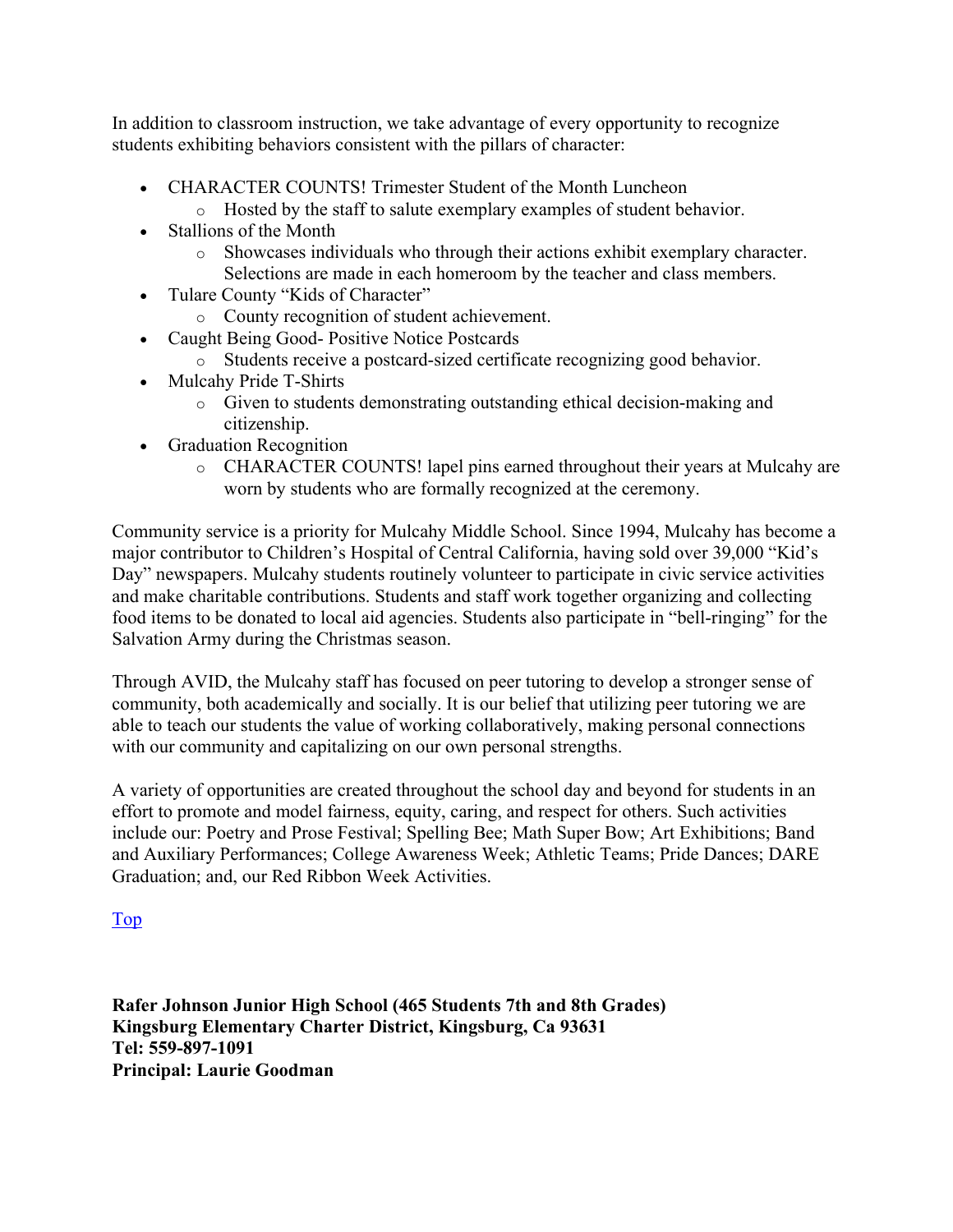Three years ago, our administration, staff, and School Site Council chose to adopt the Character Counts! program and its six core ethical values. As a staff we agreed to acknowledge good student behavior and citizenship by rewarding those individuals who exemplify these positive characteristics on a daily, weekly and monthly basis. Along with the School Site Council, our staff and administration agreed to adopt the Six Pillars of Character and Rafer Johnson's motto "Be the best that you can be" as our core values.

The RJJH administration and teachers adopted the use of daily planners for each student. Every curriculum area requires students to write their homework assignments and lessons in the planner on a daily basis. The planner follows and emphasizes the six pillars of character. Students see character quotes and prompts of good behavior and ethics every time they open their planner.

We believe RJJH fosters an intentional, proactive and comprehensive approach to its core values in all phases of school life. This is accomplished through school wide programs, rewards, classroom instruction, library projects, and safety plans. Not only does our staff intentionally and proactively address character education through our Student of the Month program, but they also watch for positive behavior or random acts of kindness on a daily basis. Our 23 teachers receive "Fast Passes" to be used as they observe students in class, or on the playground exhibiting the monthly character trait. The student may use the pass to advance to the front of any food line during the day.

Our daily bulletin also stresses good character. It highlights the Character of the Month with a unique character quote each day. Classes discuss the quote, which helps to reinforce proactive character education on a daily basis. A "Rafer Reminder" is also in our daily bulletin. The message changes daily, but reinforces good manners in regards to the six character traits. Our AVID class emphasizes the character trait of the month by having each student give examples of what the trait might look like at RJJH and in the Kingsburg community.

Our staff and School Site Council realize that teen conflict is normal and they have endorsed our Peer Mediator Program. We agree that when conflict is handled with trained peers in a positive manner, schools can empower students to help themselves.

Rafer Johnson Jr. High promotes a clean and secure learning environment by partnering with our local police department and community leaders. Signs are posted on our campus that state drugs and alcohol are not permitted. Local police officers are always available to talk with students in a proactive manner. They are willing to get to know our students on a personal level and have helped with our school safety plans. To help ensure a clean and safe learning environment, our classified support staff work together and respond quickly to repairs and clean-ups on campus.

Our teachers promote positive social development by encouraging and modeling behavioral expectations. The use of good manners, polite vocabulary, and a zero tolerance policy for bullying and put downs encourages positive social interactions. Writings and discussion of good character traits follow the English Language Arts (ELA) frameworks. The ELA department follows State Standards by teaching autobiographical writings of current or historical persons who exhibit positive character traits. Class discussions are frequent and based on the six pillars of character. Cause and effect discussions in class, along with assignments, help reinforce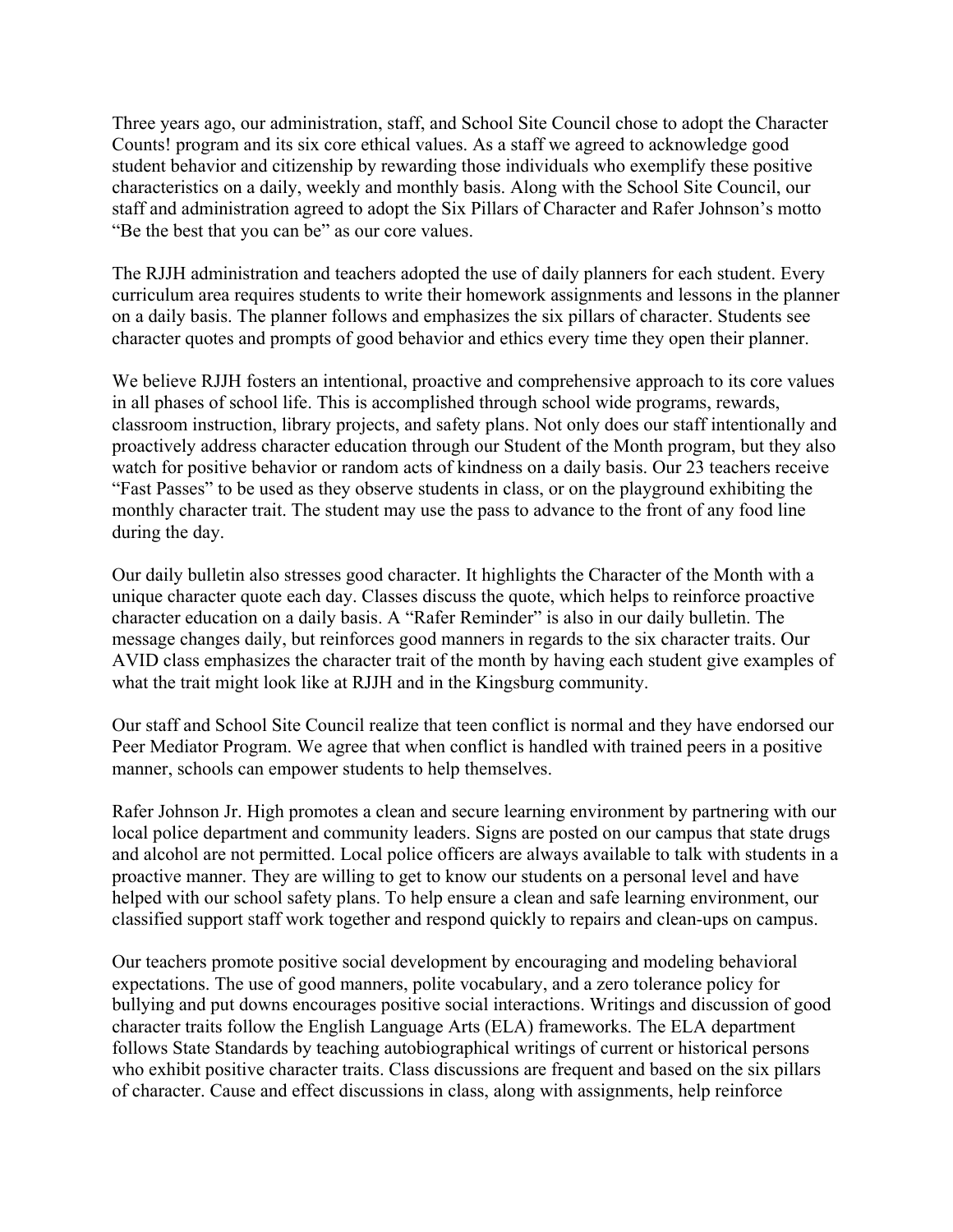healthy student behaviors and good decision-making skills. Problem solving discussions that emphasize cooperation and sharing rather than competing help promote social development. Our ELA classes use ethical standards by having students define a character trait in writing poetry.

The Math frameworks states the curriculum is to "create and maintain a classroom environment that fosters a genuine understanding and confidence in all students…." The importance of honesty on test taking is emphasized along with the respect of each other's personal space, time, and need for working in a quiet environment.

Our Drama class role-plays different scenarios regarding various social situations, helping students learn positive ways of handling different group dynamics. The Journalism class teaches media and print ethics along with proper work and job ethics that students are expected to use while composing the school newspaper.

Science teachers reinforce positive group dynamics by expecting students to work as a team during lab instruction. Students have learned that success for the team brings success for the individual. Our library/computer lab infuses character education and group cohesion by featuring a different culture each month.

The P. E. curriculum is organized to meet the needs of all students by stressing fairness, honesty, teamwork, and respect of others on a daily basis. At the beginning of the year every student in our school participates in a hands-on-activity called "Circle of Hands". Each student is asked to trace their hand on a large sheet of paper, and then write in their hand ways they plan to abide by the six character traits. The charts are hung on the gym walls for a month to remind our students of their commitment and pledge to each other during the year. "Circle of Hands" is routinely talked about during instruction and class activities.

Rafer Johnson Jr. High truly revolves around Character Education. Our core values are continuously reinforced through our various programs: Character Counts! , Student of the Month, Perfect Attendance, Peer Mediators, Fun Works, classroom and library instruction and discussions, daily planners, rewards for good behavior, the daily bulletin, and our service clubs on campus.

Top

**Sequoia Middle School (820 Students 7th- 8th Grades) Fresno Unified School District, Fresno, Ca. 93702 Tel: 559-457-3210 Principal: Mike Ribera** 

Sequoia Middle School houses a Campus Culture Committee comprised of a Campus Culture Director, several teachers and administrative staff members. The Campus Culture Committee meets to generate ideas as well as to modify our working programs. It is the goal of the committee to provide a well-rounded quality program that works for and meets the needs of our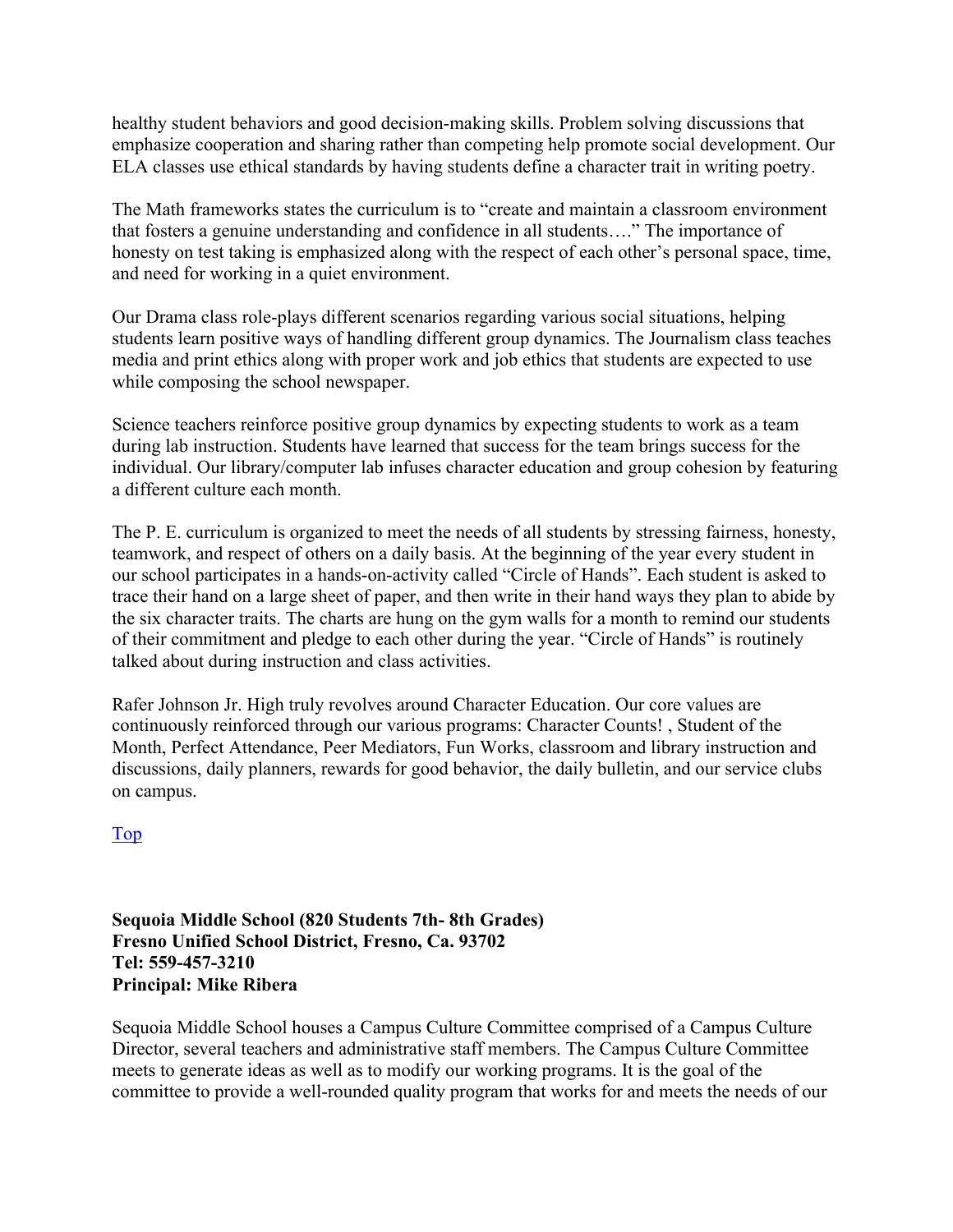students, staff and parents. This program is communicated to parents in many ways, including the Sequoia Parent/Student/Teacher Compact within the student agenda carried by each student at Sequoia Middle School.

We reward our students and increase participation through our weekly recognition program. Sequoia recognizes students each week who have demonstrated the individual pillars: Trustworthiness, Respect, Responsibility, Fairness, Caring, and Citizenship, as well as additional areas, which include but are not limited to student leadership, peer mediation, teamwork, and good sportsmanship. Staff members are given tickets with the current pillar to hand out to students showing good character. This opportunity for recognition and verbal praise is proving to be one of our most powerful tools in reinforcing responsible choices and acts of kindness.

The Character Counts! Tickets are new to Sequoia this year but are proving to be a strong motivator on campus. All staff members have tickets displaying the character trait of the month to give students demonstrating good character. Students place their tickets into the Character Bucket in the front office for a chance to win prizes each Friday. Students eagerly await Friday announcements, listening for their name to be called. Students win prizes such front of the line passes for the cafeteria and snack bar coupons. All winning students are then put into an additional drawing to take place at the end of the month.

Our Go Agenda! is based upon "The 7 Habits of Highly Effective Teens", a specialized program providing weekly Character Counts! lessons for students in their agendas. This program, which is new to Sequoia, is designed to help our students improve their self-image, make good choices and act responsibly. A unique feature of the Go Agenda! is the parent component. Lessons for the student to complete with their family are provided and encouraged.

It is vital that citizenship, grades and attendance be interwoven into our site program. Students who have demonstrated good character, with no more than two tardies, no failing grades, and no administrative suspensions are rewarded through Sequoia's Awesome Characters (SAC PACK). These students are allowed to participate in extra-curricular activities such as dances and reward socials. As a site we have noticed a rise in the number of eligible students. The students have told their teachers that it is worth the extra effort to be a part of such a fun program. Our teachers are thrilled to have such a motivating factor to use within their classrooms and are anxious to get out and help us with the events. Several teachers have mentioned that students asked, "What do I have to do to bring my grade up, I want to participate!"

The first Annual Character Counts! Award will be presented at the end of the year to one eighth grade boy and girl who demonstrated exemplary character over the year. These students will be chosen based upon all six pillars, Trustworthiness, Respect, Responsibility, Fairness, Caring, and Citizenship. Students will be honored at eighth grade promotion.

The Raise the Grade Challenge proved to be a huge success in motivating students to take responsibility and bring their grades up as well as empower students to set goals and learn about their GPA. At the end of each six-week period, students write goals and an action plan as to how they can raise their grades. In semesters to follow students who earn a 3.0 or higher GPA, and/or those showing improvement in their performance will be sent a letter acknowledging and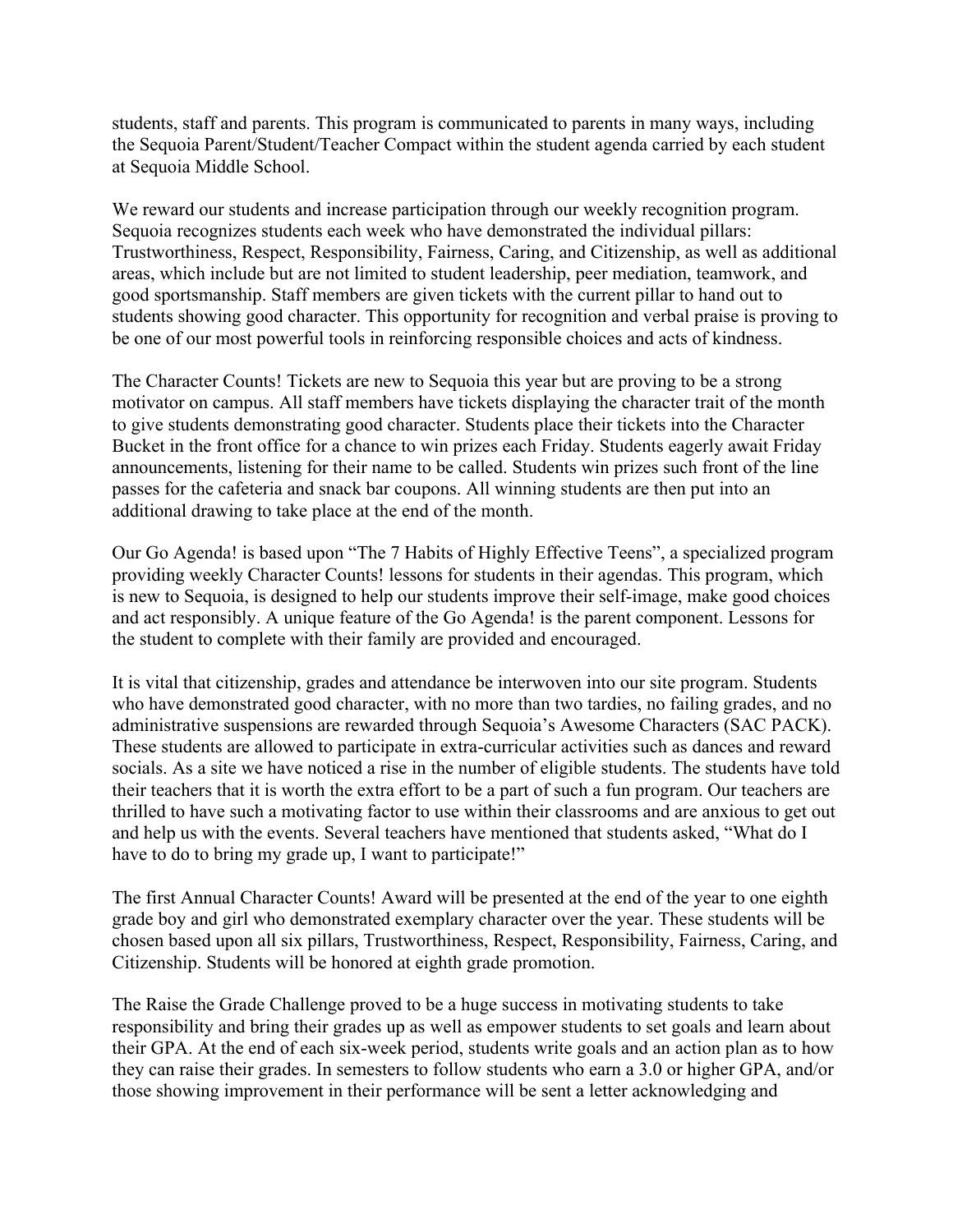congratulating them on their successes from Mr. Ribera, principal of Sequoia Middle School. In addition to the letter from Mr. Ribera, students are given tickets for the grade points raised and are entered into a drawing for prizes.

Advancement Via Independent Determination (AVID) was designed to reach our students in the middle who have potential but have not necessarily had the support system to go to college. The AVID program helps in teaching and reinforcing Responsibility, Trustworthiness and Citizenship through workshops, fieldtrips and tutorials. In addition to reinforcing good character, the AVID classes are to help students become eligible for acceptance at a four-year college and equip them for success by encouraging them to take challenging academic classes when they enter high school.

Another program tailored to meet the needs of our students is Communities Organizing Resources to Advance Learning, or CORAL. CORAL is an after school program enjoyed by our students. CORAL's goal is to improve the academic achievement of children and youth by provided them with out-of-school learning opportunities. Respect, Responsibility, Caring and Trustworthiness are all reinforced through team activities, tutorials, campus beautification and enrichment activities.

In further meeting the needs of our students, Sequoia's Junior Doctors Academy (JDA) was created to identity, educate, and advance annual cohorts of disadvantaged students from the middle school, through college, to health professions schools. Safety and student support procedures begin when we open the gates in the morning. Students, dressed in compliance with our site dress code, are greeted by several teachers and administrators. A follow up program offered after school is our STOP program or Students Targeted with Opportunities for Prevention. The STOP program is intended to provide early-intervention services to "at-risk" juveniles and their families. The objective of STOP is to mitigate the factors that increase the juvenile's likelihood of entering the juvenile justice system, re-offend, or require out-of-home placement. The STOP program is geared towards "at-risk" juveniles ages 10 to 14--fifth through eighth grades that are not on formal probation--and their families. Program components include parent empowerment groups, youth development groups, family empowerment, follow-up home visits, youth recreation activities, family recreation activities, tutoring/ academic enrichment, juvenile delinquency prevention, mentoring, and anger management. The skills taught through this program go hand in hand with our character study.

Sequoia is committed to strong parent involvement. Several activities are planned to strengthen family dynamics by providing pleasurable family experiences. Events such as our upcoming Multicultural Dinner and Young Authors Faire will bring families together, strengthen the community, and provide a sense of partnership between the home and school. Communication with parents is crucial and a high priority.

One of the programs we are most excited about is our growing Peer Mediation Program. Peer Mediation ties in Trustworthiness, Responsibility, Fairness and Respect as key components in taking on the role of peer mediator. It is the goal of our Peer Mediation Program to provide our students with tools to solve their own conflicts. Our program will involve twenty to thirty-five students listening to students without offering advice or solutions. One of our goals is to guide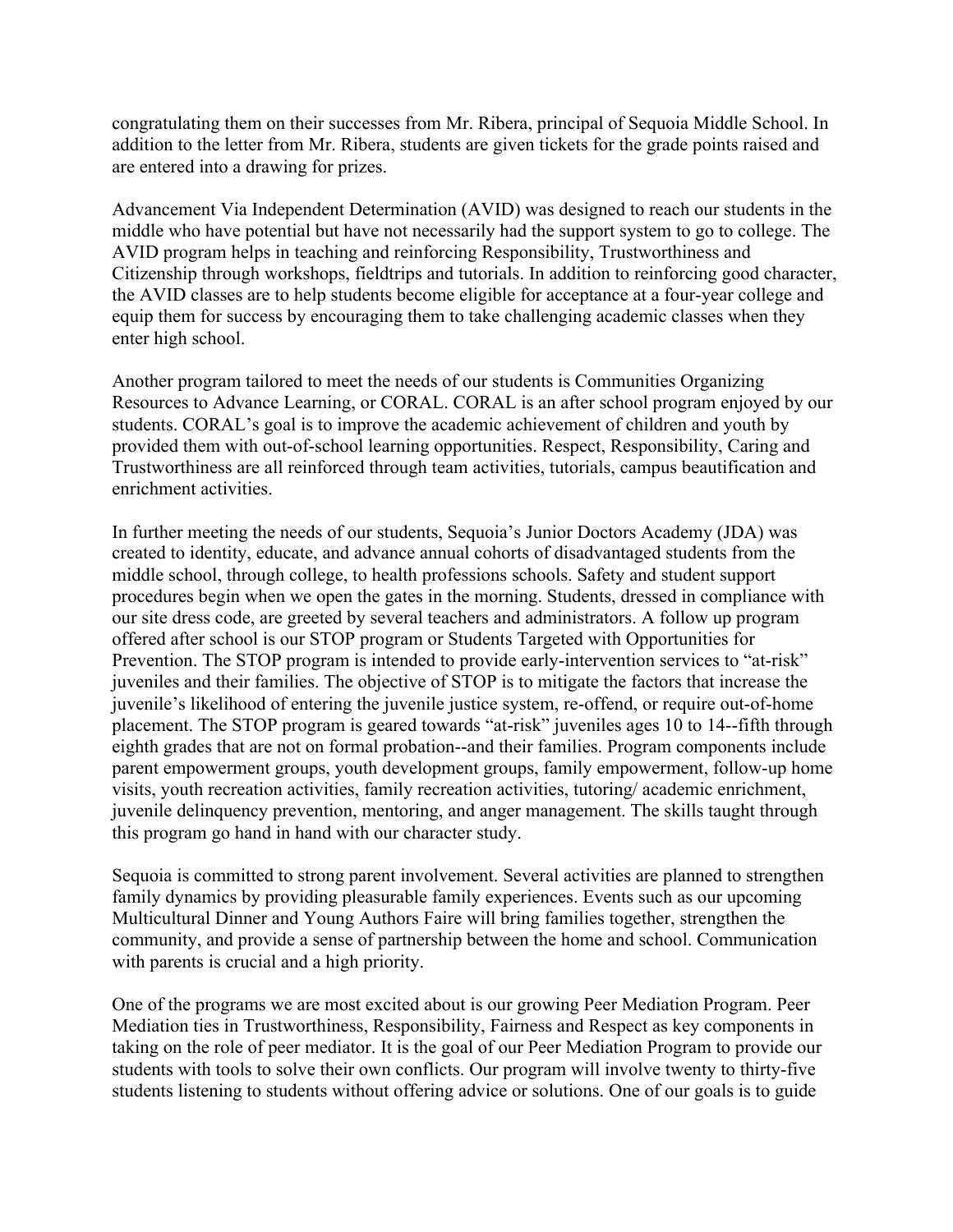the students towards finding their own solutions; often by talking to the student they have been in conflict with in a non-confrontational manner.

In brainstorming ideas with the teachers we have asked them to reflect upon how they promote Character Counts! and give specific examples from the curriculum as to how character is tied into their daily lessons. The team of Sequoia educators has successfully changed the culture of the campus and is in the process of creating excellent characters well equipped with tools to be life-long learners committed to the pillars of character we instill into their everyday activities her at Sequoia.

#### Top

**Toby Lawless Middle School (125 Students 7th-8th Grades) Fresno Unified School District, Fresno, Ca. 93722 Tel: 559-451-4520 Principal: John Maurer** 

Toby Lawless K-8 School has worked hard to establish programs to encourage good character and promote core ethical values in a safe, supportive atmosphere.

One of the programs we are working on that measures observable behaviors showing good character is our Block L program. Students work to build up enough points to be able to receive the coveted Block L. Points are awarded not only for athletics but also for community service, merit list, honor roll, attendance, and school activities. Students from grades 4 through 8 are eligible for this award. Students of all ability levels, social levels, and ethnicity have a chance to earn the letter. The only requirement is to be showing effort to be a better, more concerned, productive and involved member of the Lawless community.

Monthly, students in each classroom are recognized for their hard work, for good behavior, and for exemplifying good character. They are called our "Students of the Month". Each student selected for this honor has his/her name announced over the intercom, has a picture taken and posted on our "Super Stars" board, and receives certificates for free meals at various restaurants. A letter and a picture are sent home to the parents. The students take pride in being selected and look forward to seeing their pictures in the hallway. Other students also point with pride to the student's picture from their classrooms that were their student of the month.

Evidence of our infusion of character education throughout all phases of the school environment can be found in numerous places and handled in a variety of ways. We are promoting the six pillars of character- trustworthiness, respect, responsibility, fairness, caring, and citizenship- with posters and bulletin boards in the cafeteria, office, and classrooms, with pillars on the school ground painted in the 6 colors, and with a special school-wide CHARACTER COUNTS! Week. Our leadership class wrote and presented an assembly on respect/anti-bullying last year to grades 2 through 8 and is working on one this year that will focus on eliminating the problem of "rumors".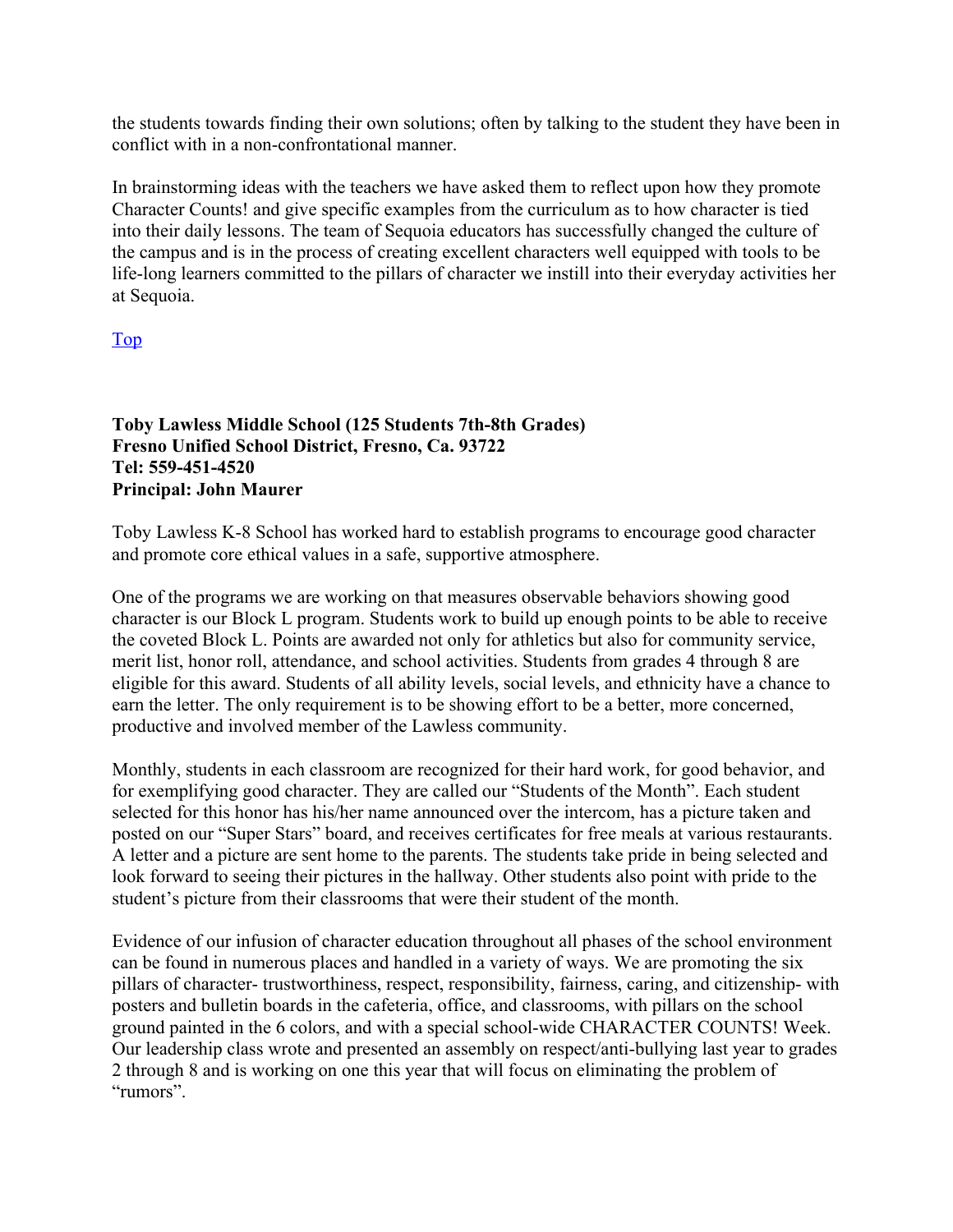Within the classrooms, character education is infused in all aspects of the curriculum. For example, it is a natural fit in the area of history as they study the formation and development of the United States and other countries. English Language Arts teachers use the terminology of character education when discussing the core literature material. When in science, being able to participate in a lab requires knowing and following the rules of safety that incorporate the character traits. Of course, physical education classes promote "pursuing victory with honor". Each classroom has a poster of the character traits that can be seen and referred to during the day, and all the teachers have a chart that allows them to be aware of the particular traits highlighted for each month. When students leave the rooms to go to lunch, to the bathroom, or out to recess, they see the character trait of that month posted on every exit door in the main building and in the cafeteria.

Toby Lawless is a small middle school, but it has a complete sports program. Students are encouraged to tryout for sports throughout the school year. Being a part of a team promotes sportsmanship, pride, and an avenue for positive group involvement- a positive gang, so to speak. Standards for being a member of an athletic team are upheld, requiring a 2.0 grade point average and good citizenship. Lawless believes that sports activities not only teach "pursuing victory with honor", but also help students feel more connected to their school, develop pride in themselves and their school, and learn to work as a team along with students of various races, socioeconomic backgrounds, and ability levels.

Since not all students want to be a part of a sports team, Toby Lawless offers other ways for students to become a participating member of a school group. One of our most popular and most rewarding groups is our Livestrong Club. It proudly boasts a membership of 178 for the entire school. The club focuses on community service, involving students in a in a walk for breast cancer, collecting clothes for the needy, donating food for the less fortunate, giving gifts to a family at Christmas, "Coats for Kids", and making Valentine cards for the patients at Children's Hospital.

Our school provides numerous activities to allow students opportunities for moral action. As a total student body, we have provided for 10 of our own families this year, participated in "Pennies for patients" to raise money for the Leukemia and Lymphoma Society, and been involved with the Livestrong Community Service Club in raising money for cancer research. Middle school students are classroom aides, peer math and reading tutors, carol for a retirement home at Christmas, and do school beautification.

Top

**Wawona Middle School (850 Students 6th, 7th, and 8th Grades) Fresno Unified School District, Fresno, Ca. 93704 Tel: 559-248-7310 Principal: Mike Darling**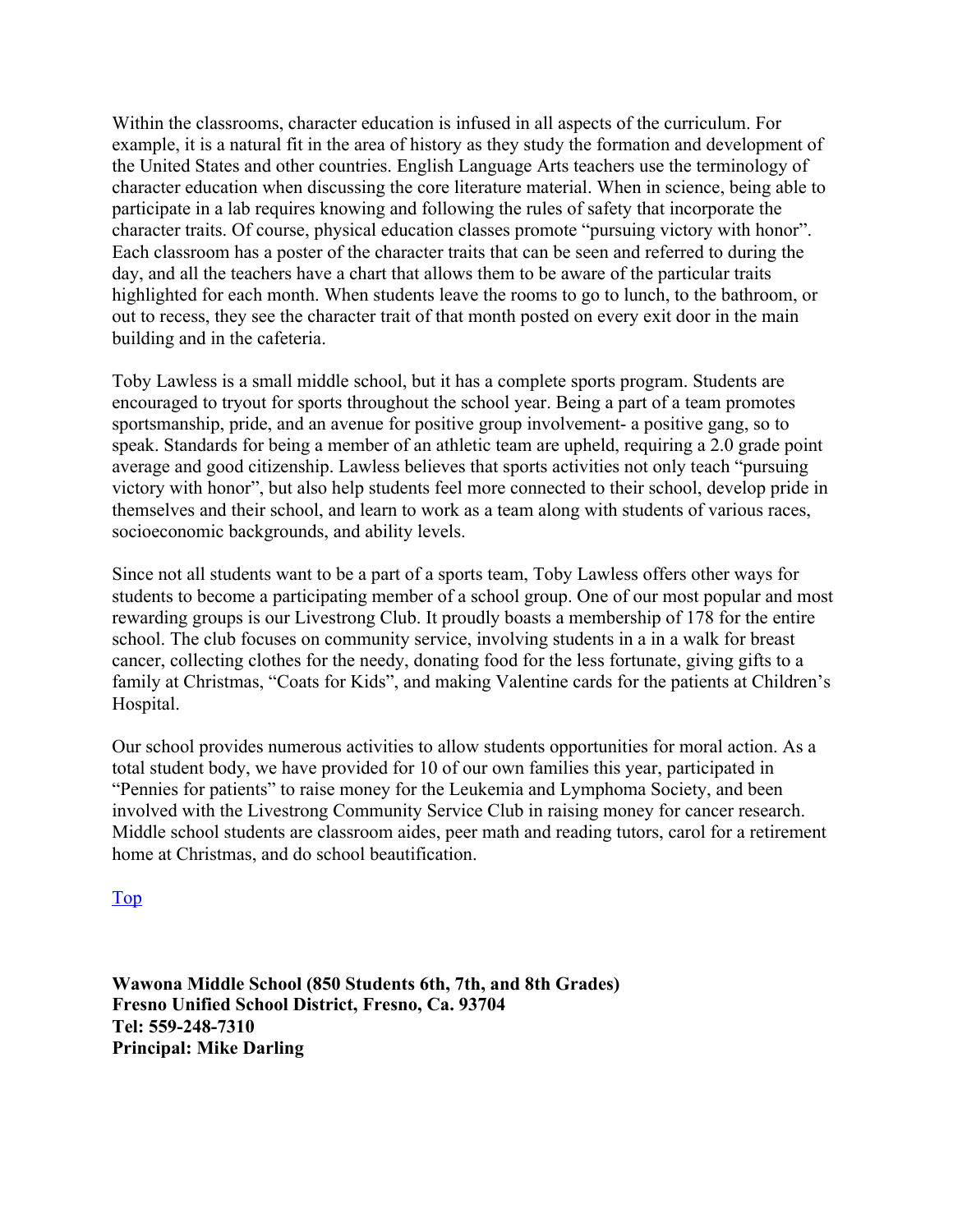We believe in developing inquiring, knowledgeable, and caring young people to help create a more peaceful world through intercultural understanding and respect for others.

At Wawona we begin each school year with a two-week program we call Mission: Possible. We introduce the Parent/Teacher/Student Handbook and the Student Daily Agenda. We review and teach school rules, procedures, dress code, and behavior expectations. We concentrate on reinforcement of math facts, writing, reading and vocabulary lessons. We present the Character Counts! Pillars and provide instructions on how we can all be a learning community by living these core ethical values.

Social Studies teachers teach ethics through lessons in multicultural understanding and respect for human rights and through teachable moments in current events. Language Arts teachers teach values through core literature, development of characters, and writing to ethical themes. Physical Education teachers teach the Character Counts! traits through sportsmanship, competition, and social responsibility in movement activities. In all areas of the curriculum, in classes and offices, you will see displays of Character Counts! posters and work done by students that promote their understanding of those values. Bulletin boards in our cafeteria and gym display pillar colors, quotes, monthly character themes, and photographs of students as Kids of Character.

Wawona Middle School and our Pre-International Baccalaureate Program promote respect for multiculturalism and internationalism. We honor the diversity of our students through art, music and dance. Wawona students have performed at lunchtime to very respectful and admiring audiences of their peers. We have had Vietnamese, Hmong, Hip Hop, and Folkloric dancing. Future dance groups include Stomp, Cambodian and Native American. We have had celebrations of Black History Month, Mexican Independence, Hanukkah and coming soon, Chinese New Year. Students are taking a proactive approach to their own learning and planning activities that they enjoy and appreciate. Student Committees are planning events for Black History Month, Random Acts of Kindness, Teacher Appreciation, Farewell 8th graders and Everyone's a Star Day.

Coaches, athletes, and parents are given code of ethics forms and expectations. Winning and losing with grace and respect is part of that code. Students-athletes are rewarded at the end of the season with an assembly that includes honoring those students who competed with character. These awards are for athletes who show effort, sportsmanship and fairness, on and off the court or field.

We have challenged ourselves to 1000 hours of service, starting on the MLK Day of Service Holiday and continuing until school is out for the summer. Student volunteers work in the cafeteria, ballroom, school office and library. We have a Community Garden Project that is ongoing and productive. Students turn in service hours each week and we are keeping a Volunteer Binder and a large "thermometer" showing our hours! Students are committed to the success of the 1000-hour challenge. They are eager to help with Special Olympics, Kid's Day, Hoops for Heart, Recycling and Cesar Chavez Day of Service.

Students are encouraged to participate at lunchtime in physical activity on the playground or challenges in the library. Formal and informal intramurals are offered every day. Students know